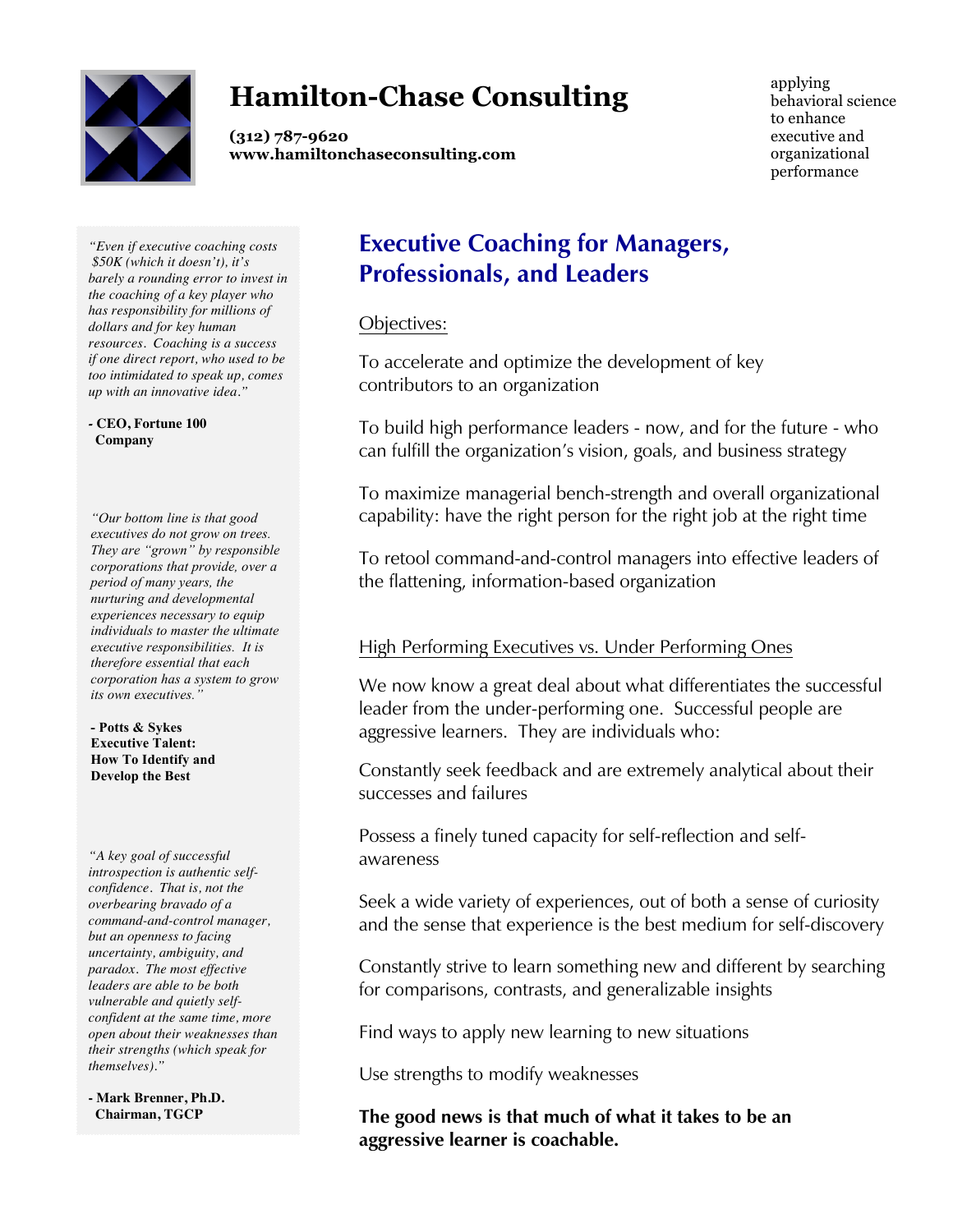### **How We Do It**

Specializing in optimizing human performance, our firm has designed a powerful individual Executive Coaching program that integrates our core competencies:

Advanced psychological testing and assessment

Computerized 360° technology

Keen diagnostic skills

Accelerated development strategies

Motivating and creating true behavioral change

By integrating these performance development capabilities, we assist the candidate in assembling the three essential ingredients for high performance:

- Feedback (both broad and deep)
- Multi-faceted motivation to make changes, and
- Change partners for their development initiative

Together, these three elements serve as the infrastructure for a Blueprint for Action that guides the candidate forward.

## **Program Principles**

The Executive Coaching program is designed around the principles of adult learning. It's now well established that adults:

- Prefer self-direction when involved in learning and development.
- Improve their performance best through experience, experimentation and low risk; adults develop most effectively and most efficiently on the job.
- Develop only when there is a clearly perceived need (i.e., pressure) to change. In essence, learning for adults is a response to problems and challenges.
- Are competency-based learners, in that they are motivated to learn and change only when they can apply the learning in a pragmatic way to immediate circumstances. That is, utility rules.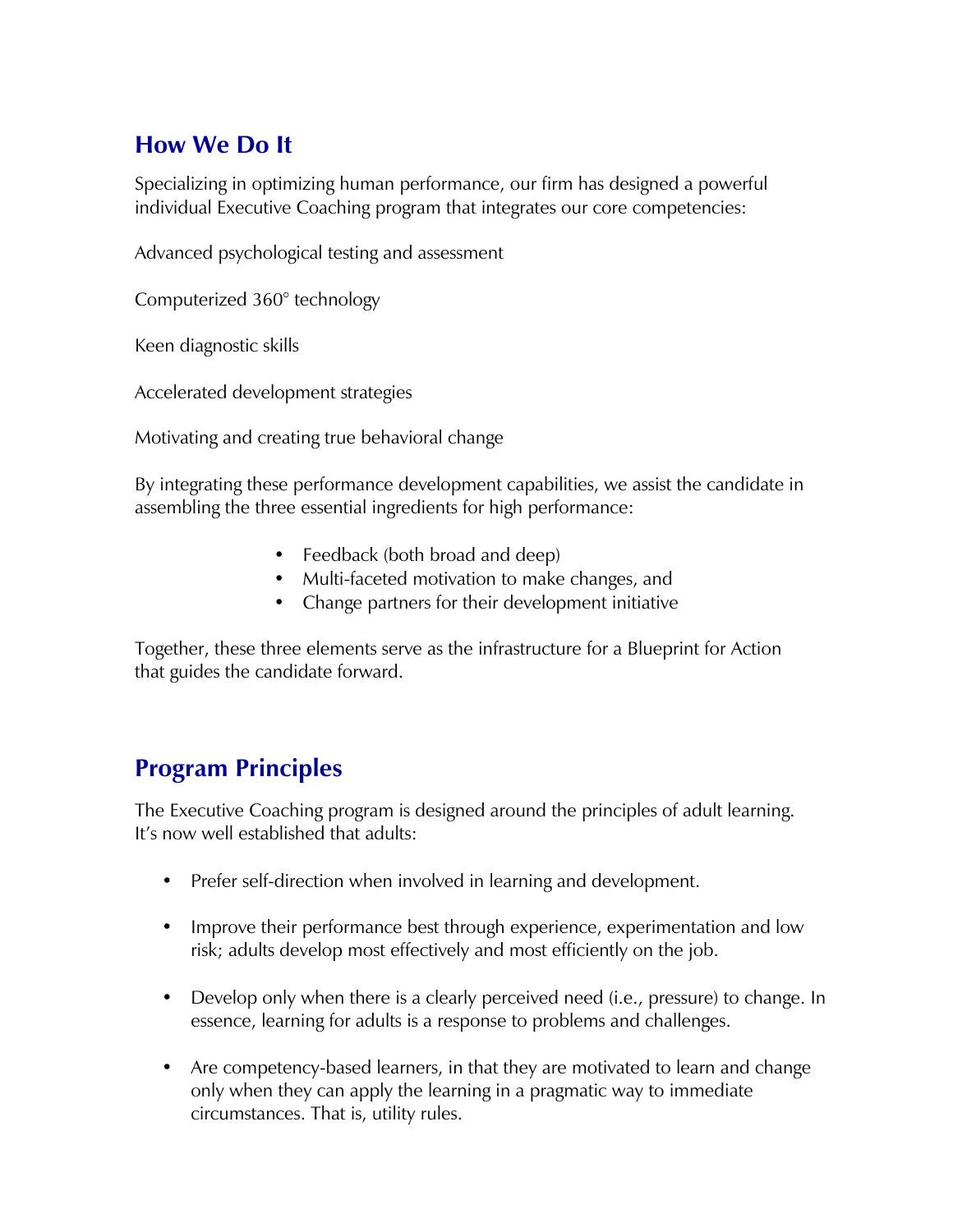## **Our Executive Coaching Program unfolds as follows:**

#### **I. Assess**

Conduct a series of life-career interviews with the candidate, focusing on:

- personal and work history
- interpersonal experiences
- attitudes, values, interests, and aspirations

Assess the candidate using an array of business-based computerized psychological inventories and 360° tools

Integrate performance management data into the assessment

Forge a consensus on any problem areas and developmental objectives

#### **II. Plan**

Deliver an in-depth, confidential debrief of all assessment findings. Identify the candidate's key strengths and areas in need of change.

Clarify inner motivators for change and inner resistances to it. Harness the former and neutralize the latter.

Synthesize findings into a **Blueprint for Action**

Detail the **specific behavioral changes** required – precisely what does the candidate need to continue, start, and stop doing?

Identify potential **impediments** that could hinder the developmental effort – inner, interpersonal, and organizational.

Enlist the involvement of others. Development requires support from others, playing an array of roles: coach, mentor, colleague, friend, role model, protégé, advocate - **Change requires change partners.**

Establish **time frames** and **metrics**, against which progress is measured.

#### **III. Act**

Recognize and reciprocate with those who gave feedback to the candidate. Enlist one or more as a change partner.

Debrief candidate's superior and involve them in refining the *Blueprint for Action*.

Conduct action experiments during real-time, day-to-day work life, then debrief and further refine with coach.

Measure progress against plan.